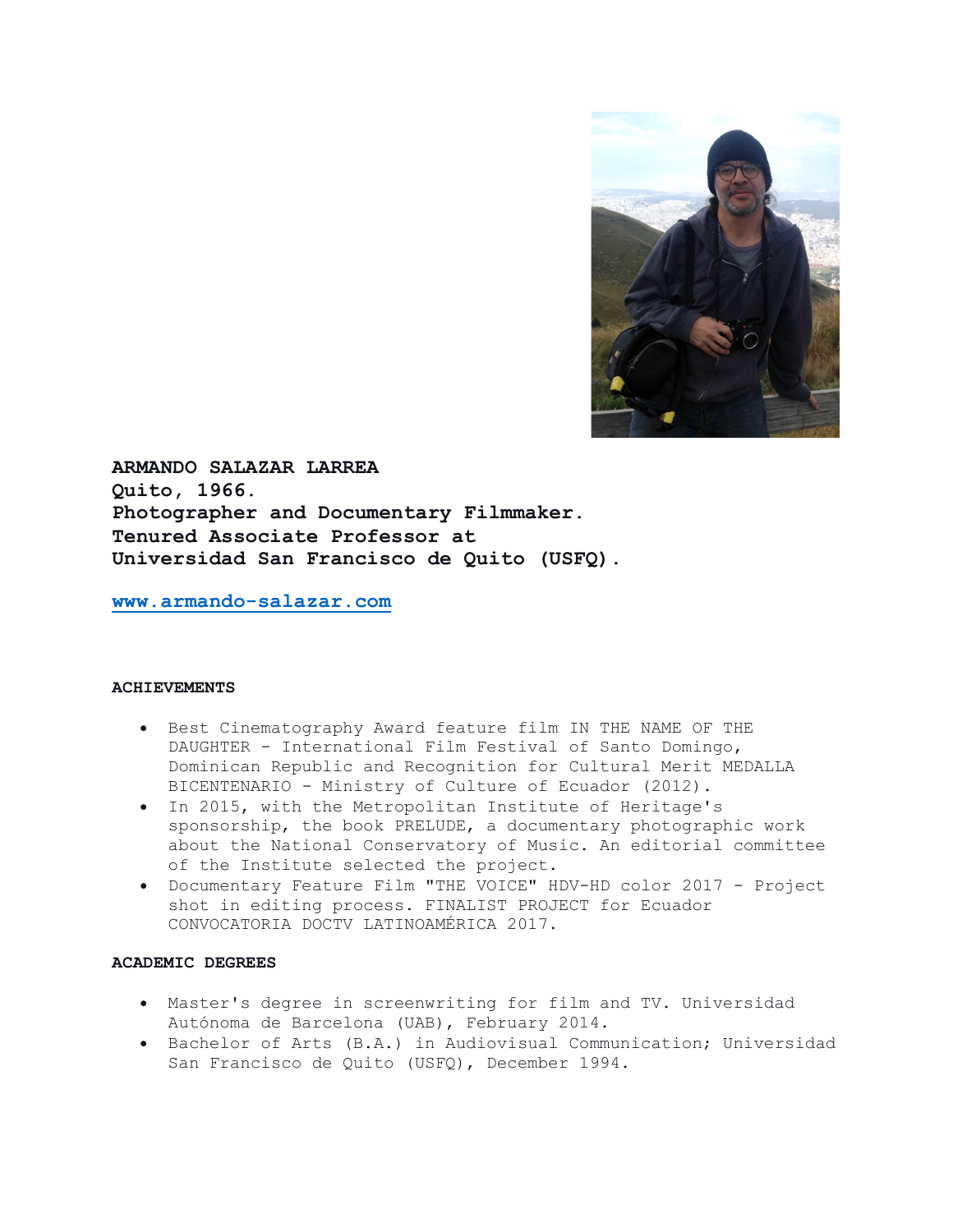### **PHOTOGRAPHY**

- In 2015, publication of PRELUDE, a photo book about the National Conservatory of Music. A segment of this work was selected to participate in the 2nd biennial of photojournalism culture and entertainment Iberoamerica 2007 in Mexico.
- Since 2008 he has been photographing **AGAINST TIME** about life in the Pichincha Sports Concentration. This project will be published in a photographic book in 2022.
- In 2010 he started the project **THE FAMILY JOURNAL** about the upbringing and construction of the family.
- Member of the Photographic Collective The Image Counts (2006- 2010)
- Photographs for the collective project "A day like today in Ecuador" for the 25th anniversary of HOY Newspaper. June 2007
- Photographs series "Records-Invisible City" book CIUDAD 25. Quito 2003
- Assistant to Susie Post, American photographer. Project "Discovering Ecuador" Imprenta Mariscal in July 1994.

### **EXHIBITIONS**

PRELUDE Series

- INTERACTS University of the Arts, Guayaquil, November 2016.
- Public art project PHOTOGRAPHY IN THE OPEN SKY 3rd stage, Quito, December 2012-January 2013
- Group Exhibit THE IMAGE COUNTS HISTORIES OF THE CITY, Flacso, May 2010
- Official Selection PHOTODOCUMENTARY FESTIVAL, Quito October 2009

AGAINST TIME Series

- Public Art Project PHOTOGRAPHY IN THE OPEN SKY 2nd stage, Quito, December 2011- March 2012
- Solo exhibition at the II National Absolute Sports Games "QUITO 2011", Rumiñahui Coliseum, May 2011.
- Retrospective Exhibition, PHOTOGRAPHIC LECTURES SPACE Este Café, January 2009.
- Series "LA ESPERA" 2nd biennial of photojournalism culture and entertainment Iberoamerica 2007 Mexico DF

#### **DOCUMENTARY FILMMAKING**

• Feature film "**THE TWO SIDES OF THE MIND**" HD color 2017 - Work in progress.

### **SHORT FILMS**

• **"MAKING OF"** – HDV 7 min – 2014/2021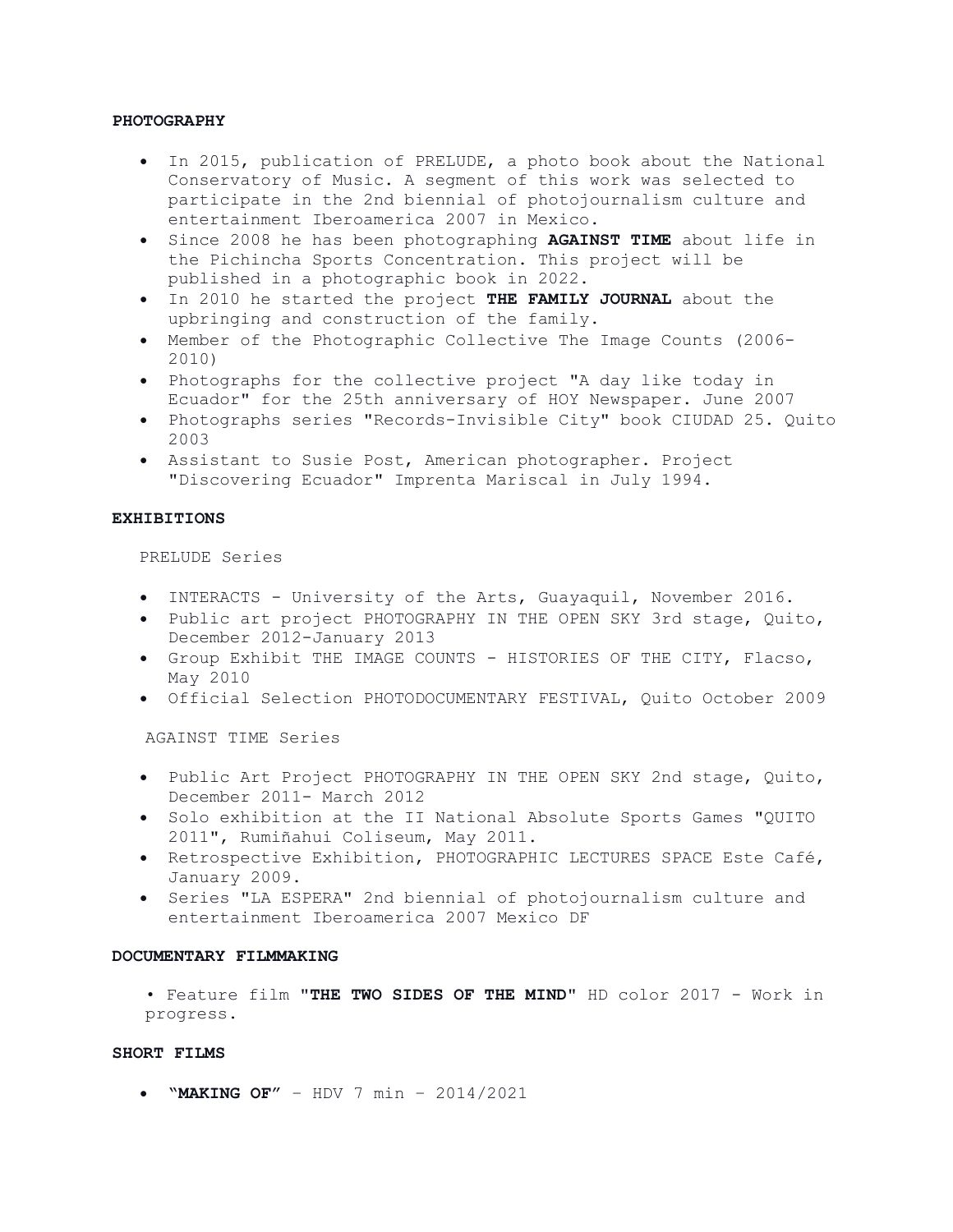• **"FUTURE MEMORY"** – HDV 7 min – 2021

### **DIRECTION OF PHOTOGRAPHY FILM AND VIDEO**

- Feature Documentary "**CRABS APPROACH SIDEWAYS**" HDV color (Dir: Felipe Terán). 2016 - Project in the editing stage
- Feature film" **IN THE NAME OF THE DAUGHTER**", 35mm color film (Dir: Tania Hermida). 2011
- Short film "**WE ARE NOT ALONE**", minidv color (Dir: Romina Ordoñez), 2009.
- Short Film "**ON HOLD**", HDV color (Dir: Gabriela Calvache).2009
- Feature Documentary "**LA CHURONA**", digital color video (Dir:
- Cristina Carrillo). 2007-2008. Shared photography.
- Feature Film "**HOW MUCH FURTHER**", 35mm color film (Dir: Tania
- Hermida). 2006
- Short film "**QUIMERA**", dv 8 min (Dir: María José Viteri). 2005
- Short film "**THE BALANCE OF THE DAY**", DV color (Dir: Diego Arteaga).
- Short film "**IN RED**", 16 mm color film (Dir: Carlos Carrillo). 2004
- Video clip "**Aquí me huele a pescao**", super 8mm film (Dir: Iván Mora), 2003
- Short film "**IMPULSES**", super 8mm color film (Dir: Alfredo León), 2003.
- Short film: "**THE ROUTE**", digital color video (Dir: Xavier Andrade).
- Feature Documentary "**THE OPPOSITE OF REASON**", digital video color (Dir: Xavier Izquierdo).color (Dir: Xavier Izquierdo). 2002. Shared photography.
- Feature Documentary "**ECUADOR VS. REST OF THE WORLD**", digital color video (Dir: Pablo Mogrovejo). 2001. Photography Shared photography.
- Short film: "**LOW VIBRATIONS**", 16mm color film (Dir: Filippo Burbano). 2001.
- Short film "**YOURS UNTIL DEATH**", super 16mm color film (Dir: Daniel Andrade) 1999
- Short films: "**LOST**" and "**DREAM FACTORY**" 16mm film. Séptima Ars, Film and TV School, Madrid 1998

#### **TEACHING**

• Tenured Associate Professor at Universidad San Francisco de Quito. Teacher since January 2001 in the subjects of Introduction to Documentary Filmmaking, Documentary Development, Documentary Editing, Camera and Lighting, Thesis Project Advising, Screenwriting and Film Aesthetics. Advisor of more than one hundred and fifty documentary projects over the last ten years as a teacher.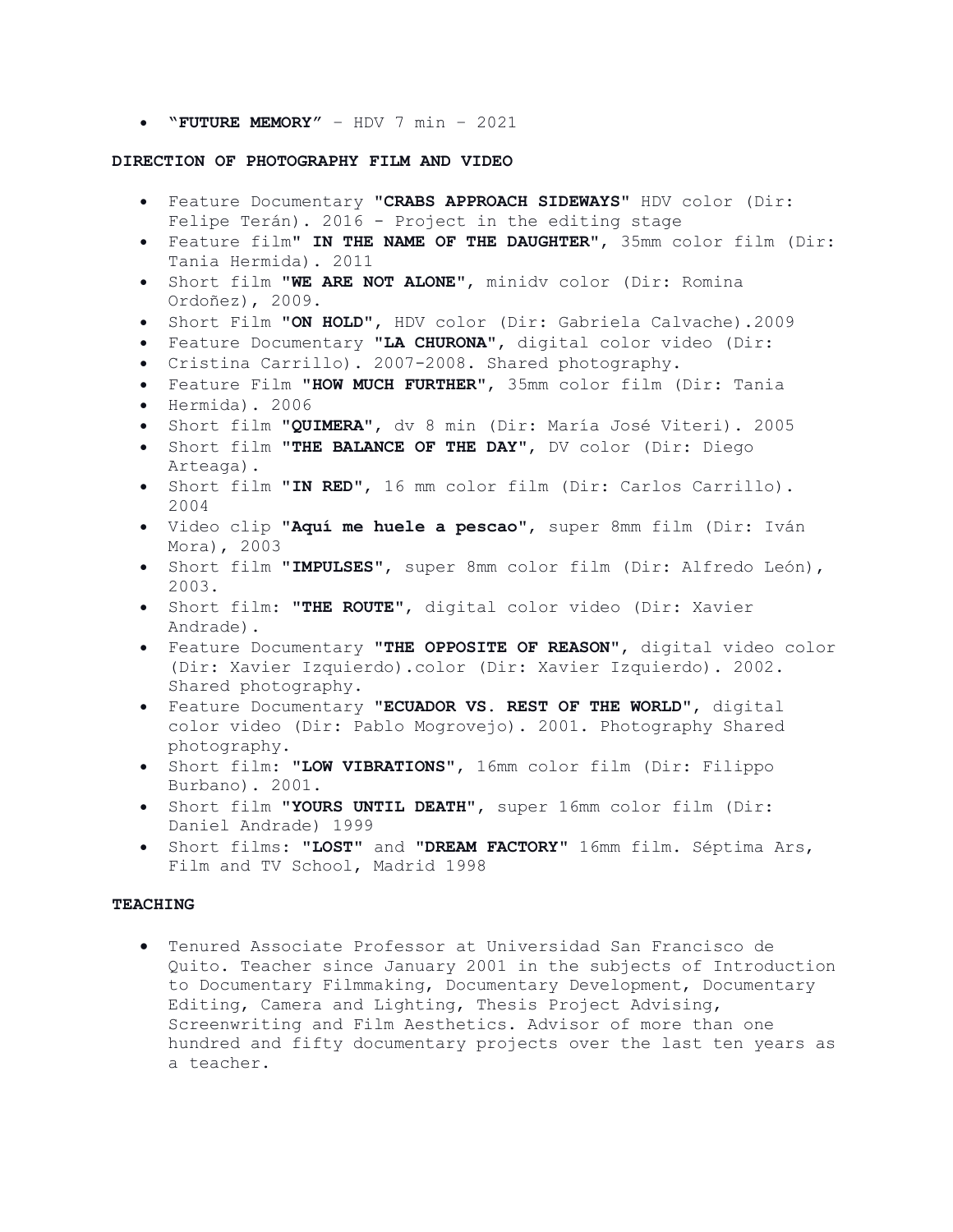- Professor at the Catholic University, Faculty of Architecture, Design and Arts from March 1999 to March 2001 in the subjects of Film Aesthetics, Architectural Photography and Visual Arts
- Professor at the Universidad Politécnica Salesiana in 1999 of Documentary Scriptwriting.
- Instructor at the Workshop "REALITY AND FANTASY: FILM FROM A DIFFERENT OPTIC" organized by CEFOCINE (Guayaquil, 2002).
- Photography teacher at the "Working Boy Center" (CMT) as part of the project "La Calle de Los Niños" organized by the "Empresa del Centro Histórico" in November 1999.
- Professor of Introduction to Photography and Photography for Children at piecandela, Fundación para el Desarrollo de la Fotografía y las Artes Visuales between October 1998 and June 1999.
- Teaching Assistant and Technical Assistant, Department of Visual Communication, Universidad San Francisco de Quito, January-September 1997.
- Professor in the Photography and Video Workshop organized by the "Working Child Program" (PMT), Central Bank of Ecuador. June-August 1996
- Professor of Photography and Video at the Colegio Menor San Francisco de Quito, January-June 1996.

# **PUBLISHED ARTICLES**

- **What's the difference**? DOC Documentary Film Festival, 2021
- **What happens right under our noses**. OCHO Y MEDIO Magazine, Quito, October 2018.
- **Childhood, Beauty and Complexity**. OCHO Y MEDIO Magazine, Quito, October 2017.
- **Conjugations**. OCHO Y MEDIO Magazine, Quito October 2016
- **Ecuador, fear of the natural**, on THE IMPORTANCE OF BEING CALLED SATYA BICKNELL ROTHON. Max Magazine of the GLBTI Film Festival GLBTI Film Festival, Quito November 2013
- **Photography and emotional closeness: reflections on documentary practice.** TRASCAMARA, the image thought by photographers (Theoretical practices from the place of creation). Quito, May 2013.
- **THE POETICS OF IMMOBILITY, when the west wants to reinvent itself** (about EL ETNOGRAFO by Ulises Rossel) published in the journal EL OTRO CINE, DOC International Documentary Film Festival, Quito, may 2013.
- **Aesthetics in three voices** ANACONDA Magazine, January 2013
- **The documentary is also cinema**. MAX Magazine, GLBT film festival November 2012.
- **Sufficient Realism, reflections on cinematography in cinema.** ANACONDA magazine, 2012.
- **Life as a pause or stopping as a vital driving force** Published in the journal El Otro Cine, circulating at the DOC International Documentary Film Festival, 2012.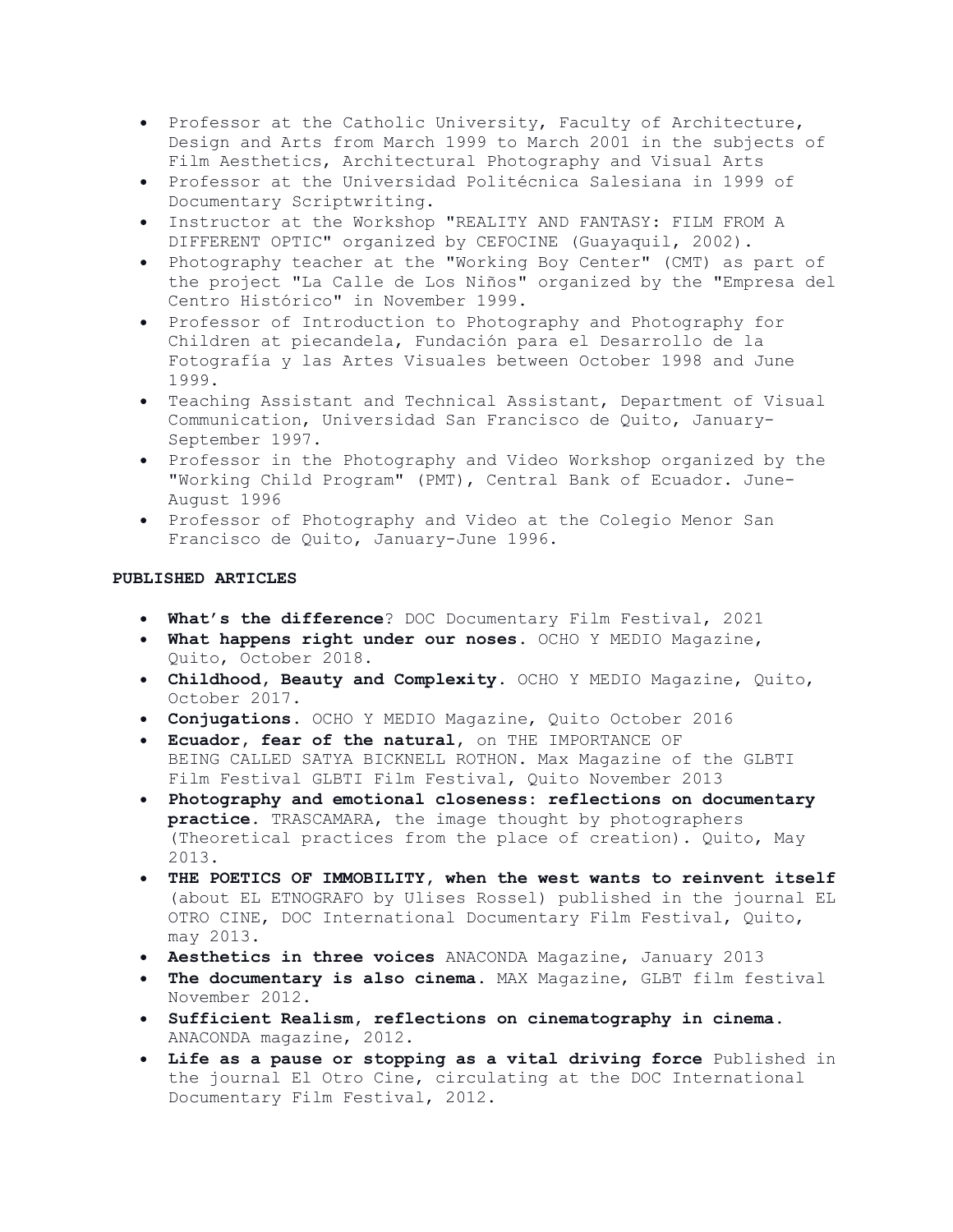- **Questions to the visible** Published in the newspaper El Otro Cine, which circulates at the DOC International Documentary Film Festival, 2010.
- **Ten ideas and an epilogue on documentary photography**. OCHO Y MEDIO Magazine. 2009
- **We all get a family** About the curatorship of the Argentine Film Showcase for the Cero Latitud Film Festival, Quito 2009.
- **Looking outside, looking inside: reflections from the camera** Article published in the Catalog of the DOC International Documentary Film Festival, 2008
- **Sense and emotion. Ideas on documentary photography** CHASQUI Magazine, 2008
- **Camera diary of La Churona, a documentary about religiosity and migration** About the shooting of the documentary La Churona, by Cristina Carrillo. Published in Nuestros Rollos magazine, Quito 2008.
- **On developments and memories** Published in Nuestros Rollos magazine, Quito 2008.
- **Doubts, certainties and truces** About the DOC International Documentary Film Festival, 2004.
- **Cameras that see, heart that does not feel (or down with the digital revolution)** Quito, April 2003 Reflection within the framework of the II DOC International Documentary Film Festival

# **OTHER STUDIES**

- **Contemporary Views** Workshop by Marta Andreu; Association of Documentary Filmmakers of Ecuador. July 2014.
- **Seminar on Contemporary Thought in Communication and the Arts**; USFQ, 2008. Professor: Hugo Burgos, PhD.
- **Photography Workshop** with Julio Mitchel; El Container Gallery, Quito-Ecuador, April 2004.
- **Advanced Cinematographic Photography Workshop** with Rolf Coulanges and Mattias Maasz, Escuela Internacional de Cine y TV, San Antonio de Los Baños, Cuba, July-August 2000.
- **Light and Latitude - Cinematography Workshop** by Donald L. Strine, Asocine, October 1999.
- **Globalization and Fragmentation** by Kevin Power, CEAC, FLACSO, August 1999
- **Film and Reality** by Víctor Gaviria, UNESCO, November 1999
- **Certificate in Cinematographic Camera and Lighting**; Séptima Ars, Escuela de Cine y Tv - Madrid, Spain - October 1997 - June 1998.
- **Documentary Production** organized by Asocine and Ciespal in January and February 1995. Instructor: Nelson Scartaccini.

# **VARIOUS**

• Member of the Project Selection Committee. NATIONAL COUNCIL OF CINEMATOGRAPHY, call 2014.